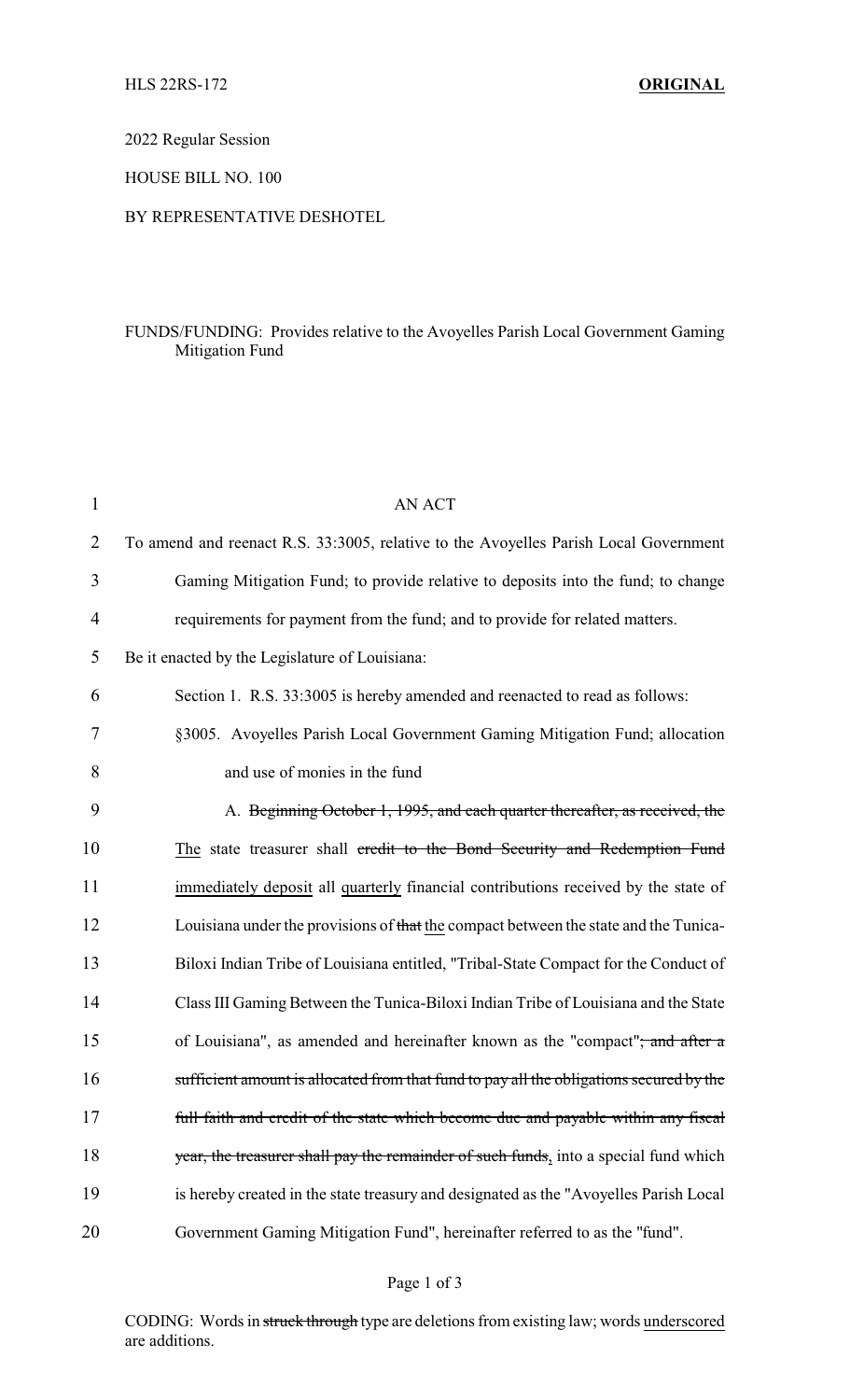| $\mathbf{1}$   | B. The monies in the fund shall be subject to an annual appropriation by the                     |
|----------------|--------------------------------------------------------------------------------------------------|
| $\overline{2}$ | legislature and shall be used solely to offset and defray the expenses of certain                |
| 3              | political subdivisions within Avoyelles Parish as provided in Subsection C of this               |
| 4              | Section which result from the conduct of Class III gaming. All unexpended and                    |
| 5              | unencumbered monies in the fund at the end of each fiscal year shall remain in the               |
| 6              | fund; the treasurer shall invest all monies in the fund in the same manner as the                |
| 7              | monies in the state general fund and all interest earned shall remain to the credit of           |
| 8              | the fund.                                                                                        |
| 9              | C. Within ten days of the deposit of the monies into the fund each quarter,                      |
| 10             | the state treasurer shall <del>, in accordance with the provisions of Subsection B of this</del> |
| 11             | Section, remit all such monies to the Avoyelles Parish Police Jury. The Avoyelles                |
| 12             | Parish Police Jury shall, within ten days of the receipt of such monies, distribute all          |
| 13             | such funds to the governing authority of the political subdivisions of Avoyelles                 |
| 14             | Parish as determined by the Gaming Revenue Distribution Committee created by the                 |
| 15             | parish governing authority.                                                                      |
| 16             | D. Notwithstanding Subsection C, the funds will be distributed as follows                        |
| 17             | for the first year, beginning October 1, 1995:                                                   |
| 18             | (1) Avoyelles Parish Police Jury - twenty-five percent.                                          |
| 19             | (2) Avoyelles Parish Law Enforcement District - thirty percent.                                  |
| 20             | $(3)$ The district attorney for the Twelfth Judicial District - five percent.                    |
| 21             | (4) Avoyelles Parish School Board - fifteen percent.                                             |
| 22             | $(5)$ The municipalities in Avoyelles Parish - twenty-five percent, to be                        |
| 23             | distributed to the individual municipalities in accordance with a formula developed              |
| 24             | by the Avoyelles Parish Mayors Association and approved by the police jury.                      |
| 25             | E.D. The Gaming Revenue Distribution Committee shall meet annually prior                         |
| 26             | to October first each year to determine the proportion of funds to be distributed to             |
| 27             | each political subdivision of the parish. The Avoyelles Parish Mayors Association                |
| 28             | shall develop a formula for the distribution of the revenues allocated for the                   |
| 29             | municipalities in the parish.                                                                    |
|                |                                                                                                  |